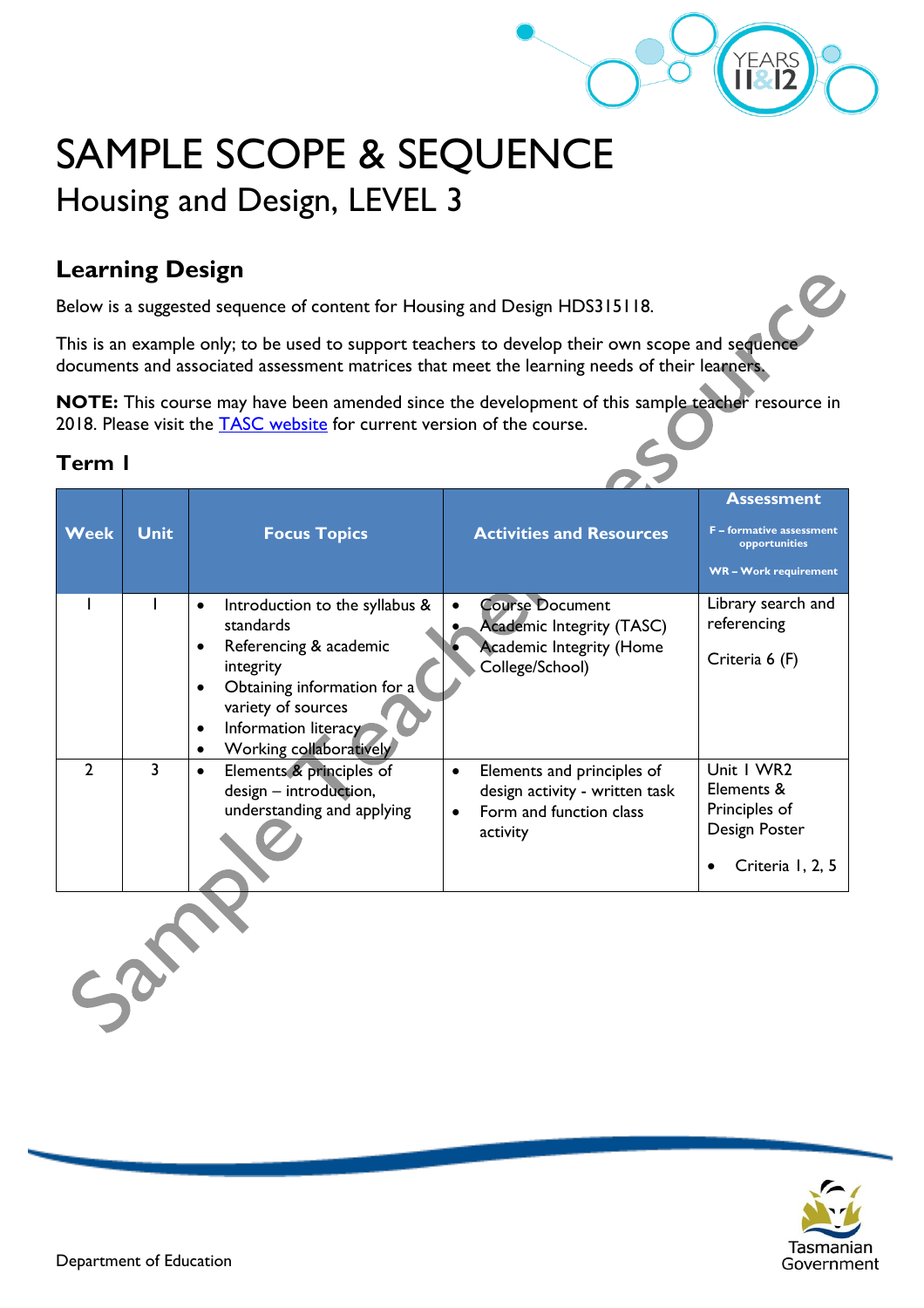| Week   | <b>Unit</b> | <b>Focus Topics</b>                                                                                                                                                                                                                                                                                                                                                                                                                                                                                                                          | <b>Activities and Resources</b>                                                                                                                                                                                                                                                                                                                                                                                                                                                                                                       | <b>Assessment</b><br><b>F</b> – formative assessment<br>opportunities<br>WR-Work requirement |
|--------|-------------|----------------------------------------------------------------------------------------------------------------------------------------------------------------------------------------------------------------------------------------------------------------------------------------------------------------------------------------------------------------------------------------------------------------------------------------------------------------------------------------------------------------------------------------------|---------------------------------------------------------------------------------------------------------------------------------------------------------------------------------------------------------------------------------------------------------------------------------------------------------------------------------------------------------------------------------------------------------------------------------------------------------------------------------------------------------------------------------------|----------------------------------------------------------------------------------------------|
| 3      |             | Sketching<br>$\bullet$<br>Understanding scale<br>$\bullet$<br>Understanding and drawing<br>$\bullet$<br>plans with a focus on:<br>Floor plans<br>site plans<br>ICT skills - scanning and<br>$\bullet$<br>presentation of documents<br>and electronic presentations<br>Understanding building<br>$\bullet$<br>structure                                                                                                                                                                                                                       | Useful measurements for<br>$\bullet$<br>housing<br>Old building two-point<br>$\bullet$<br>perspective<br>Shapes and shading<br>$\bullet$<br>Scale information<br>$\bullet$<br>Introduction to Scale Ruler<br>$\bullet$<br>Exercise I<br>Introduction to Scale Ruler<br>$\bullet$<br>Exercise 2<br>PowerPoint presentation<br>$\bullet$<br>skills<br><b>Building Construction systems</b><br>٠<br>How to read plans<br>$\bullet$<br>Floor plan abbreviations &<br>$\bullet$<br>symbols<br>Freehand drawing<br>$\bullet$<br>conventions | Unit I WRI<br><b>Sketching Activity</b><br>(F)                                               |
| 4<br>5 | 182         | Introduce organising tools for<br>$\bullet$<br>project work<br>Introduce Design Thinking<br>$\bullet$<br>and the application of the<br>Design Process, including<br>research and documentation<br>of this<br>Focus on unpacking and<br>$\bullet$<br>understanding needs analysis,<br>site analysis, precedents<br>(including historic and<br>contemporary)<br><b>Architectural drawing</b><br>conventions to communicate<br>designs<br>Creating sample boards<br>Annotations and justifications,<br>focusing on critical design<br>decisions | All topics taught within the<br>context of the Bedroom Design<br>Brief.<br>Bedroom Design Assignment<br><b>Needs Analysis</b><br>Sample board instructions<br>$\bullet$                                                                                                                                                                                                                                                                                                                                                               | Unit 2 WR1<br>Bedroom Design<br>Assignment<br>Criteria I, 2,<br>4, 5, 6, 7, 8                |
| 7      | 4 & 1       |                                                                                                                                                                                                                                                                                                                                                                                                                                                                                                                                              | <b>General Resources</b>                                                                                                                                                                                                                                                                                                                                                                                                                                                                                                              | Unit 4 WR1                                                                                   |

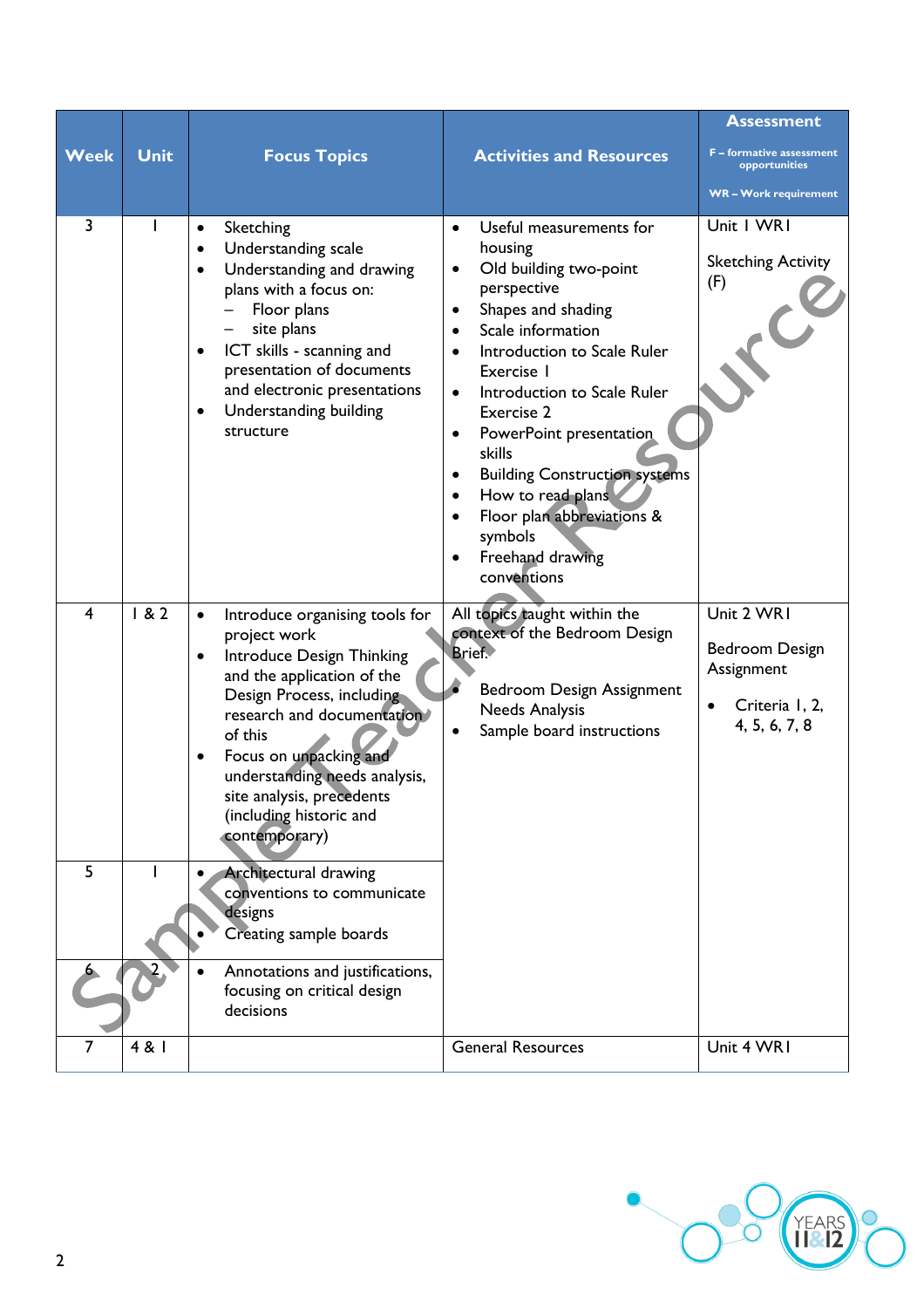| <b>Week</b>  | <b>Unit</b>    | <b>Focus Topics</b>                                                                                                                                                                                                                                                                                                                                                                                                                                                                                                                                                                                                                                                                                                                           | <b>Activities and Resources</b>                                                                                                                                                                                                                                                                                                                                                                                                                                                                                                                                                     | <b>Assessment</b><br><b>F</b> - formative assessment                                                                   |
|--------------|----------------|-----------------------------------------------------------------------------------------------------------------------------------------------------------------------------------------------------------------------------------------------------------------------------------------------------------------------------------------------------------------------------------------------------------------------------------------------------------------------------------------------------------------------------------------------------------------------------------------------------------------------------------------------------------------------------------------------------------------------------------------------|-------------------------------------------------------------------------------------------------------------------------------------------------------------------------------------------------------------------------------------------------------------------------------------------------------------------------------------------------------------------------------------------------------------------------------------------------------------------------------------------------------------------------------------------------------------------------------------|------------------------------------------------------------------------------------------------------------------------|
|              |                |                                                                                                                                                                                                                                                                                                                                                                                                                                                                                                                                                                                                                                                                                                                                               |                                                                                                                                                                                                                                                                                                                                                                                                                                                                                                                                                                                     | opportunities<br><b>WR-Work requirement</b>                                                                            |
| 8            |                | Passive Solar Design - General<br>information to principles, then<br>specifically focus on temperate.<br>General information to consider:<br>the nature of energy and energy<br>sources<br>orientation, window type and<br>٠<br>placement, thermal mass,<br>insulation, ventilation and<br>vegetation.<br>Thermal performance of<br>$\bullet$<br>materials and embodied<br>energy<br>Including drawing of<br>٠<br>elevations and sections (with<br>sun angles)<br>Heating and cost comparison<br>$\bullet$<br>of heating in a temperate<br>environment<br>Excursion to the Sustainable<br>Learning Centre or a local PSD<br>home/building<br>Understanding and drawing<br>plans with a focus on:<br>sections<br>elevations<br>shadow diagrams | The sustainable living project -<br>environmental design ideas<br>Yourhome website<br>https://www.yourhome.gov.au/ -<br>Energy<br>Yourhome website - Passive Solar<br>Design<br>Tasmanian passive solar design<br>examples<br><b>Temperate Resources</b><br><b>Hobart City Council energy</b><br>$\bullet$<br>efficient design guidelines<br>PowerPoint - passive solar<br>$\bullet$<br>design temperate<br>Sustainable Living Tasmania -<br>$\bullet$<br>passive solar house design.pdf<br>View information sheets for<br>each section on passive solar<br>design & sustainability | Thermal<br>Performance<br>Poster<br>Unit 4 WR2<br><b>Passive Solar</b><br>Design Temperate<br>Assignment<br>Criteria 3 |
| 9            | $\overline{4}$ | Passive Solar Design Tropical                                                                                                                                                                                                                                                                                                                                                                                                                                                                                                                                                                                                                                                                                                                 | <b>Tropical Resources</b><br>$\bullet$                                                                                                                                                                                                                                                                                                                                                                                                                                                                                                                                              | Unit 4 WR1                                                                                                             |
| 10           |                |                                                                                                                                                                                                                                                                                                                                                                                                                                                                                                                                                                                                                                                                                                                                               | PowerPoint Passive design for<br>$\bullet$<br>tropical regions                                                                                                                                                                                                                                                                                                                                                                                                                                                                                                                      | Passive Solar<br>Design Tropical<br>Assignment<br>Criteria 3                                                           |
| <b>Break</b> |                |                                                                                                                                                                                                                                                                                                                                                                                                                                                                                                                                                                                                                                                                                                                                               |                                                                                                                                                                                                                                                                                                                                                                                                                                                                                                                                                                                     |                                                                                                                        |
| <b>Break</b> |                |                                                                                                                                                                                                                                                                                                                                                                                                                                                                                                                                                                                                                                                                                                                                               |                                                                                                                                                                                                                                                                                                                                                                                                                                                                                                                                                                                     |                                                                                                                        |
|              |                |                                                                                                                                                                                                                                                                                                                                                                                                                                                                                                                                                                                                                                                                                                                                               |                                                                                                                                                                                                                                                                                                                                                                                                                                                                                                                                                                                     |                                                                                                                        |

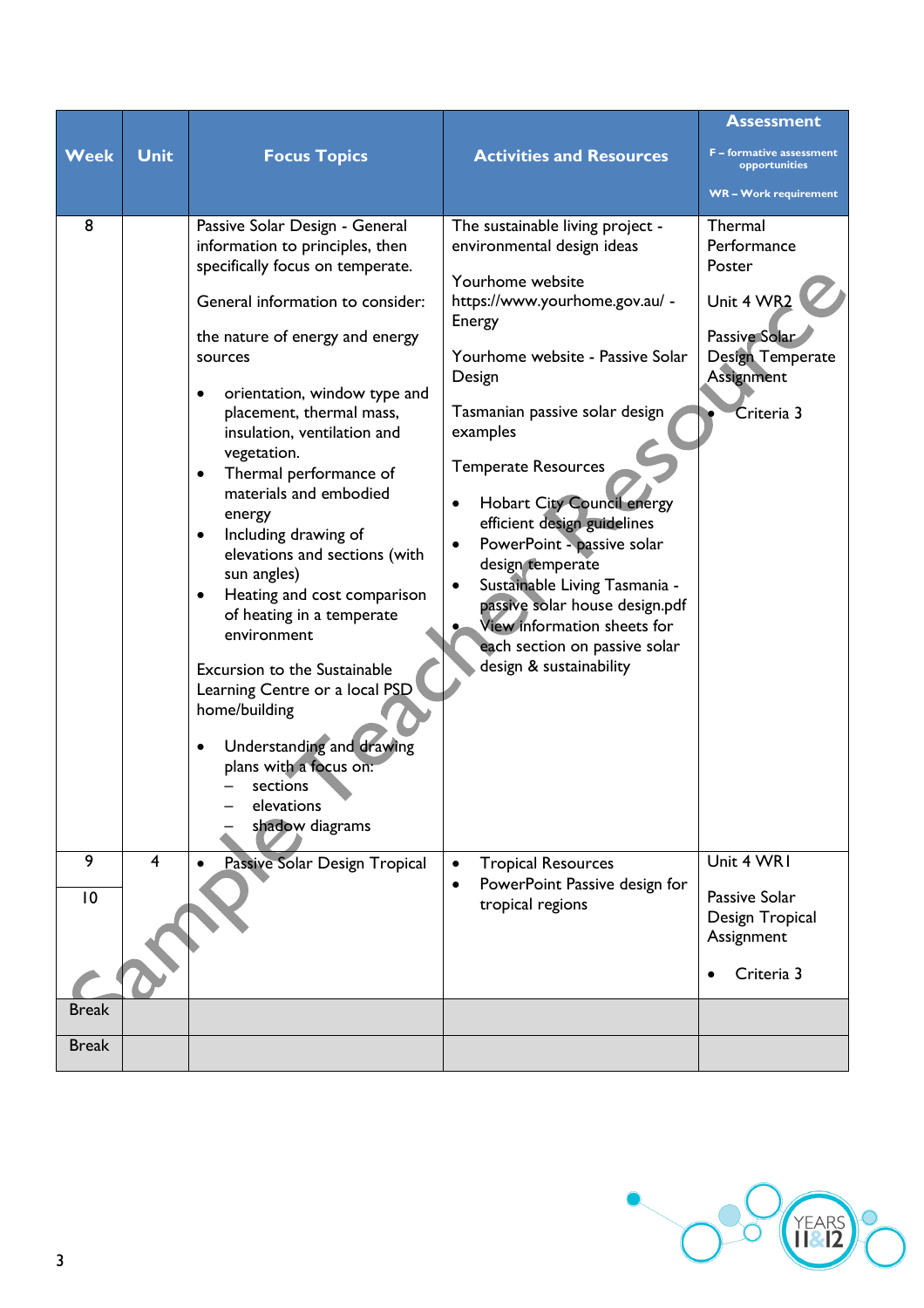| <b>Week</b>                               | <b>Unit</b>                  | <b>Focus Topics</b>                                                                                                                                                                                           | <b>Activities and Resources</b>                                                                                                                                                                                                         | <b>Assessment</b><br>F - formative assessment<br>opportunities<br><b>WR-Work requirement</b> |
|-------------------------------------------|------------------------------|---------------------------------------------------------------------------------------------------------------------------------------------------------------------------------------------------------------|-----------------------------------------------------------------------------------------------------------------------------------------------------------------------------------------------------------------------------------------|----------------------------------------------------------------------------------------------|
|                                           | 3                            | Ergonomics<br>Lighting<br>Generating and communicating<br>designs<br>ideation                                                                                                                                 | Lighting - Sustainable Living<br>Tasmania<br><b>Lighting basics</b><br>Office ergonomics                                                                                                                                                | Home Office<br><b>Conversion Brief</b><br>Criteria 2 & 4                                     |
| $\overline{2}$                            | 3 & 1                        | Planning and building regulations -<br>an overview                                                                                                                                                            | Aspects of accessible housing<br>Livable Housing Design                                                                                                                                                                                 | Unit 3 WR2                                                                                   |
| $\overline{3}$<br>$\overline{\mathbf{4}}$ | Generating and communicating | guidelines<br>Design guide                                                                                                                                                                                    | <b>Universal Design</b><br>Brief (Wheelchair                                                                                                                                                                                            |                                                                                              |
|                                           |                              | designs<br>Design development<br>Freehand sketching<br>Plans - set back diagrams<br>Types of housing<br>Design through the lifecycle<br>Universal design including<br>layout, flow, zoning and<br>circulation |                                                                                                                                                                                                                                         | accessible housing)<br>Criteria I, 2,<br>4, 6, 7, 8                                          |
| 5<br>6                                    | 3<br>$\overline{3}$          | Kitchen & Outdoor living<br>$\bullet$<br>Child Safety<br>$\bullet$                                                                                                                                            | Kitchen presentation<br>Common kitchen layouts<br>Child Safety<br>Brochure - Child safety in<br>building design<br>Kidsafe Archicentre checklist<br>$\bullet$<br>https://www.archicentreaustral<br>ia.com.au/home-safety-<br>checklist/ | Child Safe Kitchen<br>and Outdoor<br>Design<br>Criteria 1,2, 4,<br>6, 8                      |
| $\overline{7}$                            | 3 & 4                        | Exam Revision - Criteria 3 & 4                                                                                                                                                                                | Previous exams<br>Exam guidelines                                                                                                                                                                                                       | Criteria 3 & 4                                                                               |
| 8                                         | 384                          | Mid-Year Exams                                                                                                                                                                                                |                                                                                                                                                                                                                                         | Criteria 3 & 4<br>$\bullet$                                                                  |

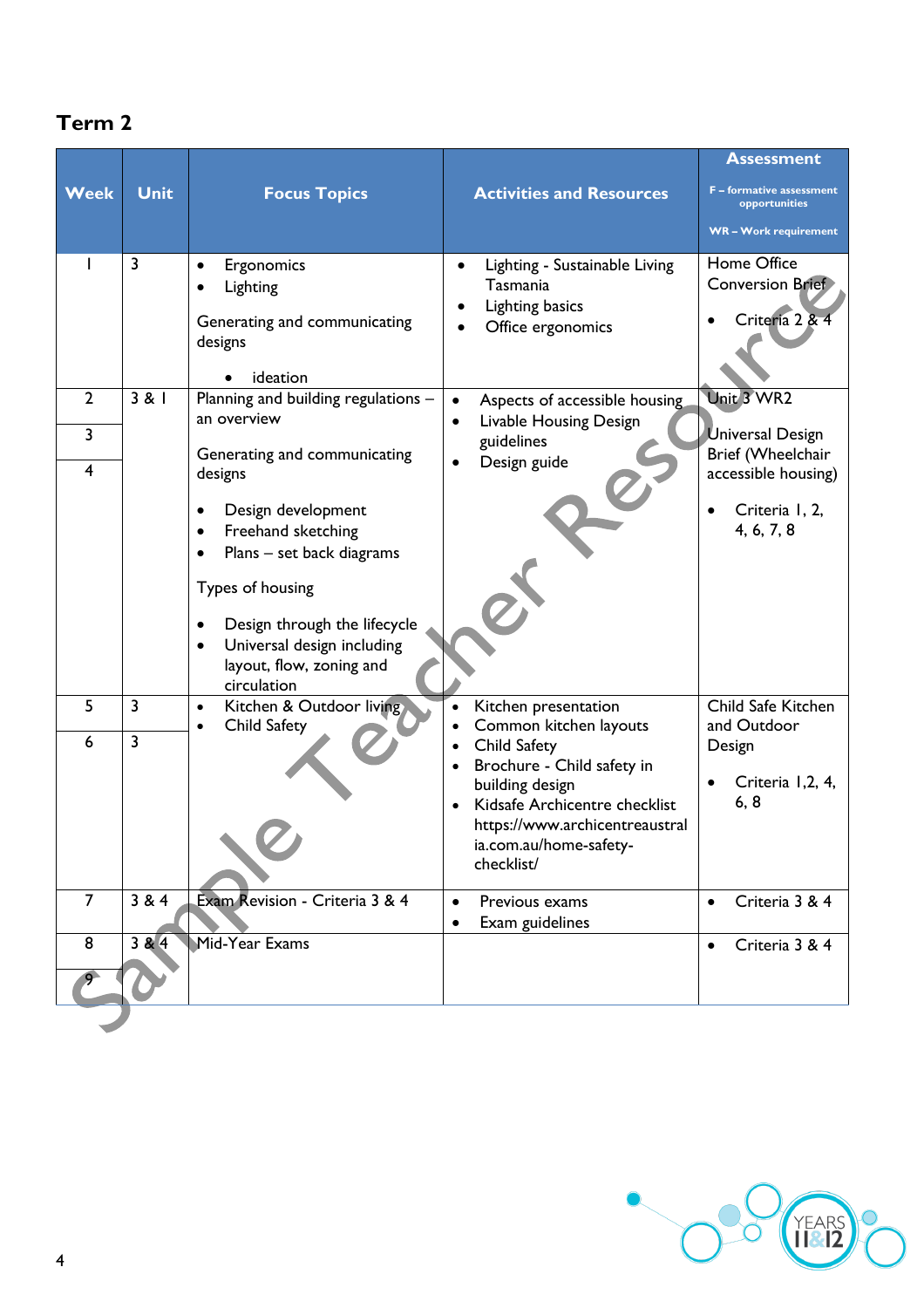| <b>Week</b>  | <b>Unit</b> | <b>Focus Topics</b>                                                                                                                                                                                                                                                                              | <b>Activities and Resources</b>                                                                                                                                               | <b>Assessment</b><br><b>F</b> – formative assessment<br>opportunities<br><b>WR-Work requirement</b> |
|--------------|-------------|--------------------------------------------------------------------------------------------------------------------------------------------------------------------------------------------------------------------------------------------------------------------------------------------------|-------------------------------------------------------------------------------------------------------------------------------------------------------------------------------|-----------------------------------------------------------------------------------------------------|
| 10           | 5           | Exam Feedback and reflection<br>Folio introduction - folio<br>٠<br>guidelines, time management<br>and planning, version control<br>and backup (cloud storage)<br>Revisit academic integrity &<br>٠<br>referencing<br>Developing student-initiated<br>٠<br>design briefs<br>Brief, aims and needs | Folio guidelines<br>$\bullet$<br>Folio examples<br>Folio - Brief, aims, needs<br>(printable)<br>Possible design briefs<br>$\bullet$<br>Academic Integrity (TASC)<br>$\bullet$ |                                                                                                     |
| <b>Break</b> |             |                                                                                                                                                                                                                                                                                                  |                                                                                                                                                                               |                                                                                                     |
| <b>Break</b> |             |                                                                                                                                                                                                                                                                                                  |                                                                                                                                                                               |                                                                                                     |

**COLLEGE** 

YEARS

|                |                |                                                                                                       |                                                                                                                                                                     | <b>Assessment</b>                                                                                                                                 |
|----------------|----------------|-------------------------------------------------------------------------------------------------------|---------------------------------------------------------------------------------------------------------------------------------------------------------------------|---------------------------------------------------------------------------------------------------------------------------------------------------|
| <b>Week</b>    | <b>Unit</b>    | <b>Focus Topics</b>                                                                                   | <b>Activities and Resources</b>                                                                                                                                     | <b>F</b> – formative assessment<br>opportunities<br><b>WR-Work requirement</b>                                                                    |
|                | 5              | Project management and<br>$\bullet$<br>organisational tools<br>Folios<br>Precedents and site analysis | Folio - precedents - printable<br>How to carry out site analysis<br>Presenting your site analysis<br>Folio - Site analysis - printable<br>Site Analysis - checklist | Unit 5 WR1<br>Folio Internal<br>Assessment<br>Criteria I, 2,<br>4, 6, 7 & 8<br>Criteria 3 & 5<br>$\bullet$<br>if applicable to<br>students' topic |
| $\overline{2}$ |                | Context and design<br>development                                                                     | Folio - context - printable                                                                                                                                         |                                                                                                                                                   |
| $\overline{3}$ |                | Design development                                                                                    | Design Development                                                                                                                                                  |                                                                                                                                                   |
|                |                | Final design drawing                                                                                  | <b>Final Design</b><br>$\bullet$                                                                                                                                    |                                                                                                                                                   |
|                |                | Final design justification                                                                            |                                                                                                                                                                     |                                                                                                                                                   |
| 6              |                | Evaluation & final referencing                                                                        | Evaluation<br>Referencing                                                                                                                                           |                                                                                                                                                   |
| 7              |                | Polishing & refining<br>$\bullet$                                                                     |                                                                                                                                                                     |                                                                                                                                                   |
| 8              | $\overline{3}$ |                                                                                                       | Good design research task                                                                                                                                           |                                                                                                                                                   |